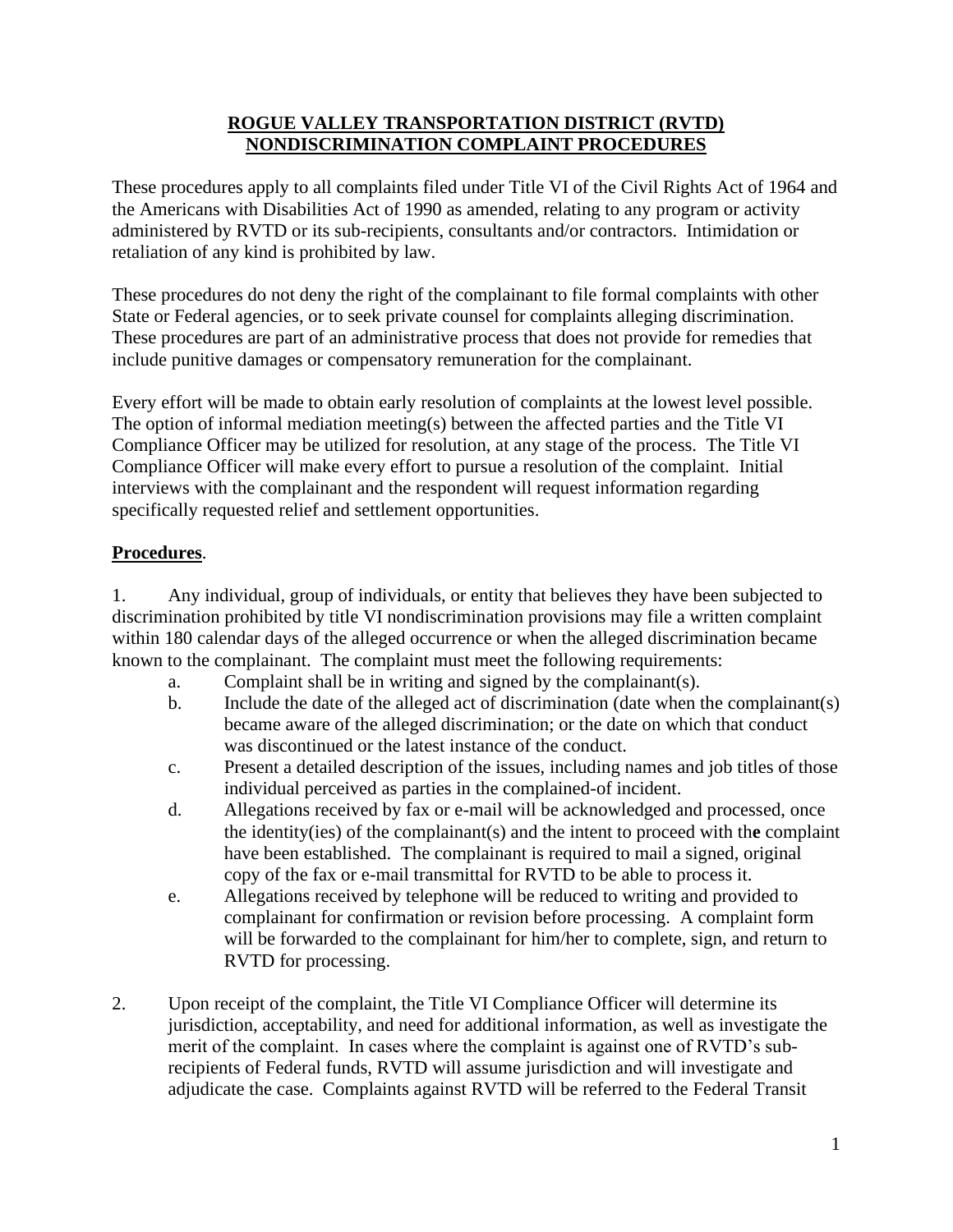Administration, Office of Civil Rights, for proper disposition pursuant to their procedures.

- 3. In order to be accepted, a complaint must meet the following criteria:
	- a. The complaint must be filed within 180 calendar days of the alleged occurrence or when the alleged discrimination became known to the complainant.
	- b. The allegation(s) must involve a covered basis such as race, color, or national origin.
	- c. The allegation(s) must involve a program or activity of a Federal-aid recipient, subrecipient, or contractor.
- 4. A complaint may be dismissed for the following reasons:
	- a. The complainant requests the withdrawal of the complaint.
	- b. The complainant fails to respond to requests for additional information needed to process the complaint.
	- c. The complainant cannot be located after reasonable attempts.
- 5. Once RVTD decides to accept the complaint for investigation, the complainant and the respondent will be notified in writing of such determination within seven (7) calendar days. The complaint will receive a case number and will then be logged into RVTD's records identifying its basis and alleged hard.
- 6. In cases where RVTD assumes the investigation of the complaint, RVTD will provide the respondent with the opportunity to respond to the allegation(s) in writing. The respondent will have ten (10) calendar days from the date of RVTD written notification of acceptance of the complaint to furnish his/her response to the allegation(s).
- 7. RVTD's final investigative report and a copy of the complaint will be forwarded to the Federal Transit Administration, Office of Civil Rights, and affected parties within sixty (60) calendar days of the acceptance of the complaint.
- 8. RVTD will notify the parties of its final decision.
- 9. Complainants have the right to contact the Federal Transit Administration, Office of Civil Rights, 915 Second Avenue, Suite 3142, Seattle, WA 98174-1002. If complainant is not satisfied with the results of the investigation of the alleged discrimination and practices, the complainant can appeal the decision to the Federal Transit Administration, Office of Civil Rights.

#### *See pages 3-4 for Complaint Form*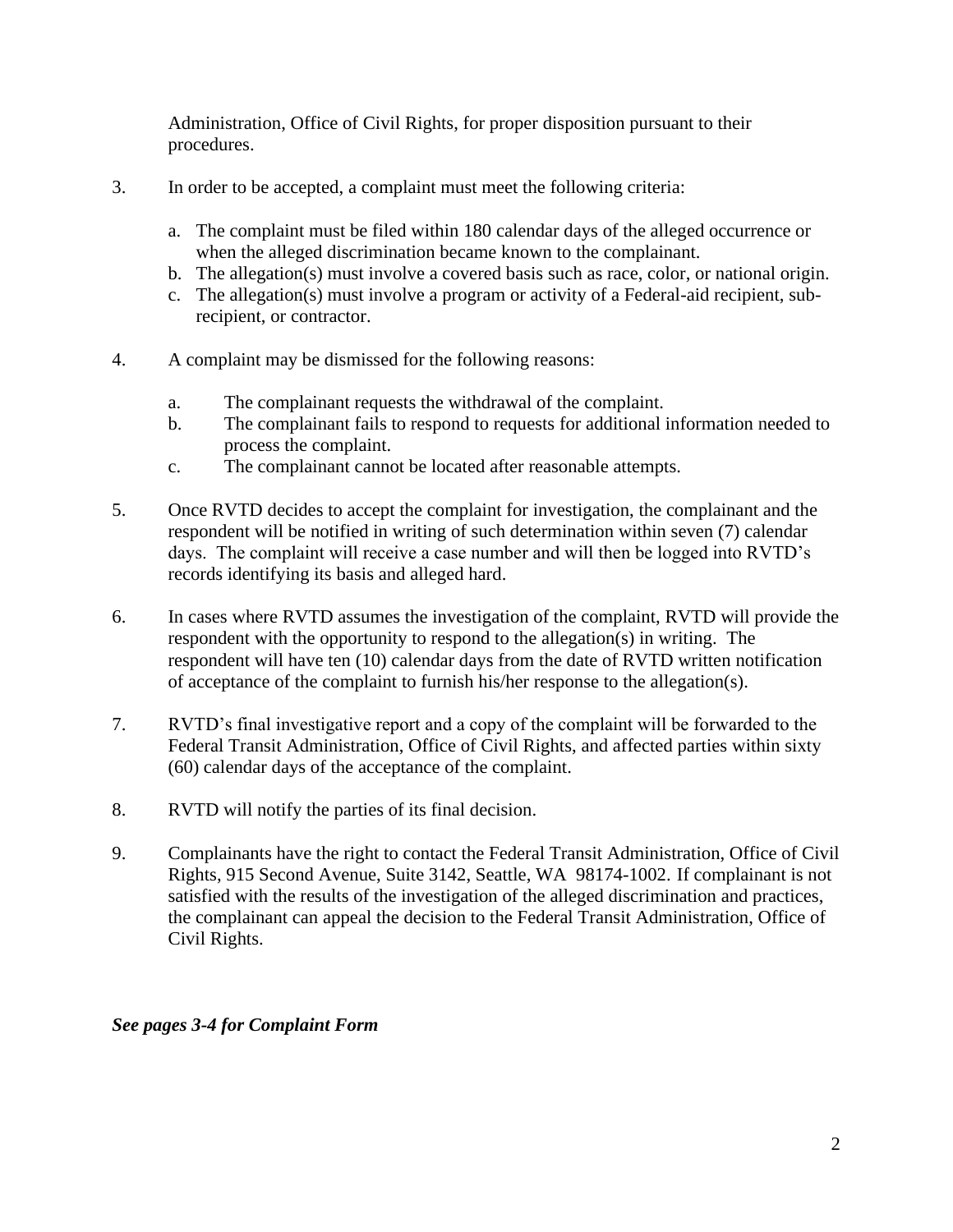# **Title VI/ADA Complaint Form**

Note: The following information is needed to assist in processing your complaint.

### **Complainant's Information:**

| Name:                    |  |
|--------------------------|--|
| Address:                 |  |
| City/State/Zip:          |  |
|                          |  |
| Telephone Number (Work): |  |

#### Person Discriminated Against (someone other than complainant):

| Name: $\frac{1}{\sqrt{1-\frac{1}{2}}\sqrt{1-\frac{1}{2}}\sqrt{1-\frac{1}{2}}\sqrt{1-\frac{1}{2}}}}$ |                 |
|-----------------------------------------------------------------------------------------------------|-----------------|
|                                                                                                     |                 |
|                                                                                                     | City/State/Zip: |
|                                                                                                     |                 |
|                                                                                                     |                 |
|                                                                                                     |                 |

#### Which of the following best describes the reason you believe the discrimination took place:

| Race/Color (Specify): | National Origin (Specify): |
|-----------------------|----------------------------|
| Gender/Age (Specify): | Disability:                |

#### On what date(s) did the alleged discrimination take place: \_\_\_\_\_\_\_\_\_\_\_\_\_\_\_\_\_\_\_\_\_

Describe the alleged discrimination. Explain what happened and whom you believe was responsible (if additional space is needed, add a sheet of paper):